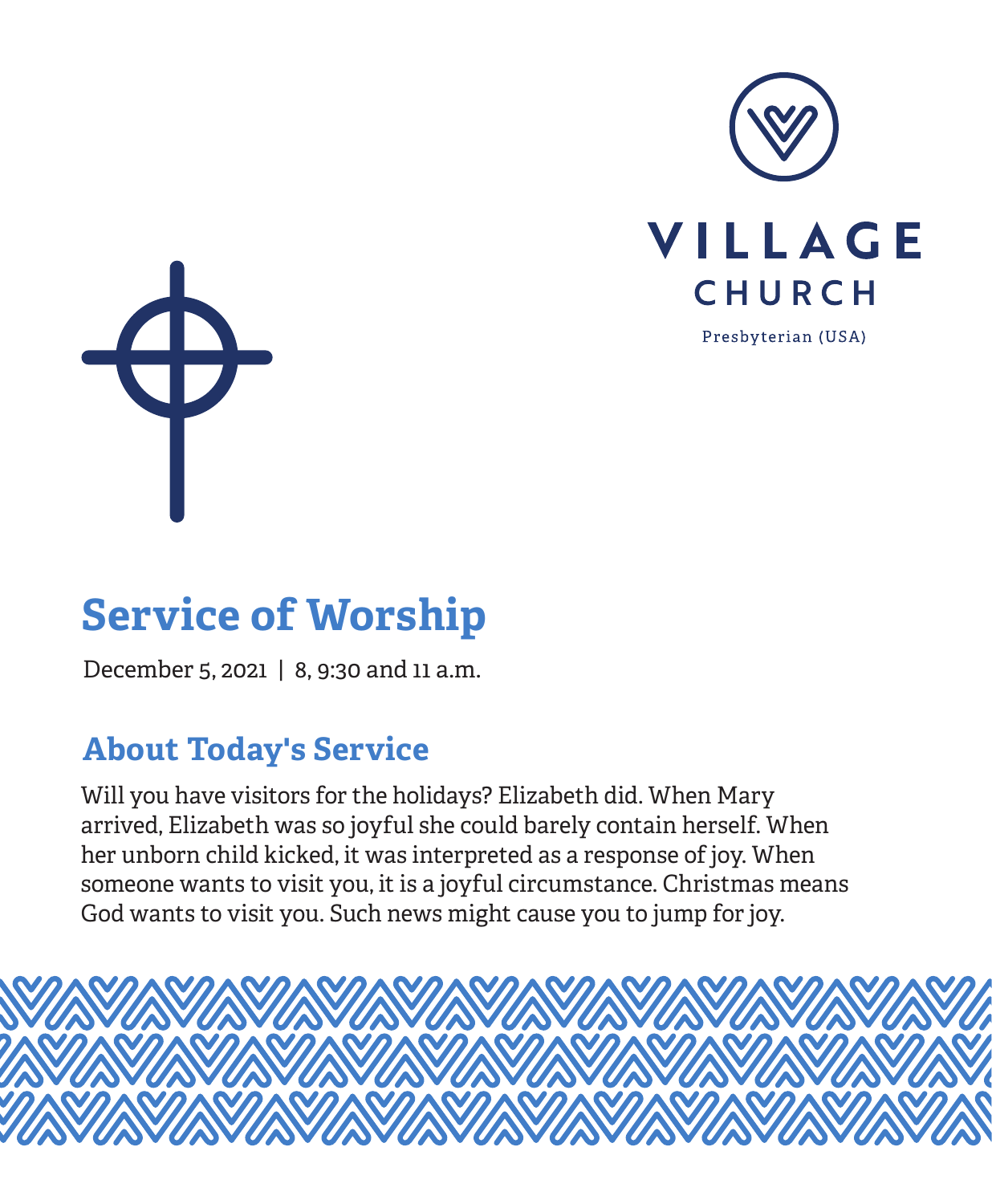## **GOD'S PEOPLE GATHER**

PRELUDE *Noel* (8 a.m.) by Louis Claude Daquin; Dr. Elisa Bickers, organ

> *O Magnum Mysterium* (9:30, 11 a.m.) by Morten Lauridsen; Village Brass

#### WORDS OF WELCOME REV. TOM A THE REV. TOM A THE REV. TOM A THE REV. TOM A THE REV. TOM A THE REV. TOM A THE REV. TOM A THE REV. TOM A THE REV. TOM A THE REV. TOM A THE REV. TOM A THE REV. TOM A THE REV. TOM A THE REV. TOM A

INTROIT *Adam Lay y bounden*  by Peter Warlock; Village Choir

Adam lay ybounden, Bounden in a bond: Four thousand winter Thought he not too long. And all was for an apple, An apple that he took, As clerkes finden Written in their book. Ne had the apple taken been, the apple taken been, Ne had never our lady Abeen heavene queen. Blessed be the time That apple taken was. Therefore we moun singen: Deo gracias! - 15th century macaronic text

#### LIGHTING THE CANDLE OF PEACE Larry Evans, Gayle Woods,

Matt, Katie, Sam, Ben & Luke Harting (8 a.m.) Peter, Kenyon, Emmett & Eli Vrooman (9:30 a.m.) Kara, Sloane, Quinn & Landon Forsee (11 a.m.)

## CALL TO WORSHIP

We are waiting—

**sometimes patiently, sometimes apathetically,**

**and sometimes wearily.**

We are waiting and preparing ourselves

**not only for the celebration of the birth of God's love in Bethlehem, but also, for the birth of God's promised day.**

#### SUNG RESPONSE

**Come, thou long expected Jesus, born to set they people free; from our fears and sins release us; let us find our rest in thee. Israel's strength and consolation, hope of all the earth thou art; dear desire of every nation, joy of every longing heart.**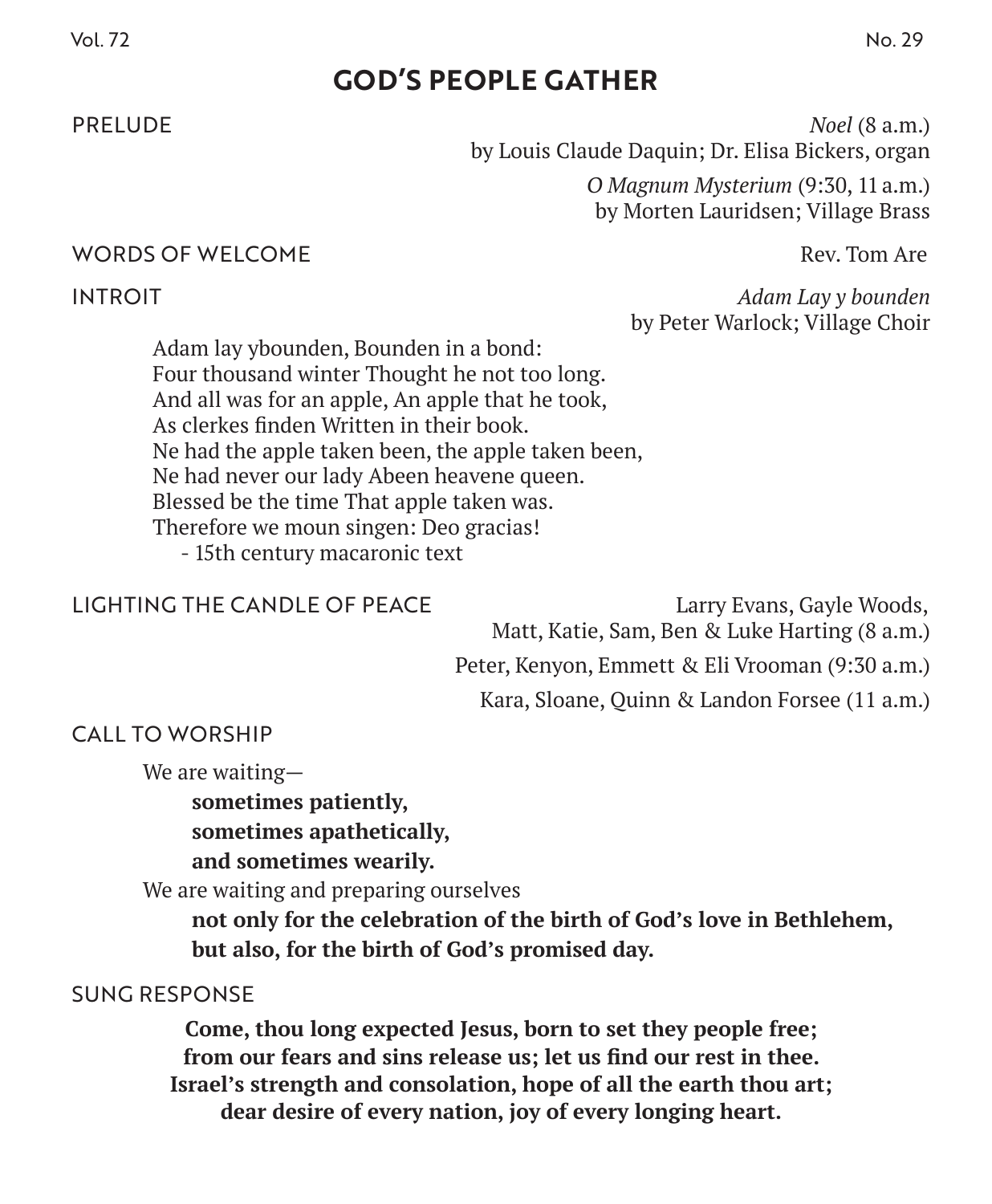#### \*HYMN, NO. 113 *Angels We Have Heard on High*

#### \*PRAYER OF CONFESSION Rev. Sally S. Wright

**God of all grace, Lead us in the paths of peace, and teach us your way.**

**Do not lose patience with us, we pray, as we seek to set fear aside and walk in your light.** (Silent Prayer)

#### \*ASSURANCE OF GOD'S GRACE

**All creation, join in praising God the Father, Spirit, Son, evermore your voices raising to the eternal Three in One: come and worship, come and worship, worship Christ, the newborn King!**

## **PROCLAMATION OF THE WORD**

#### TIME WITH THE CHILDREN BROOKE Brundige

#### CALL TO PRAYER

**How silently, how silently, the wondrous gift is given! So God imparts to human hearts the blessings of his heaven. No ear may hear his coming, but in this world of sin, where meek souls will receive him, still the dear Christ enters in.**

#### PRAYERS OF THE PEOPLE AND THE LORD'S PRAYER

**Our Father, who art in heaven, hallowed be thy name. Thy kingdom come, thy will be done, on earth as it is in heaven. Give us this day our daily bread;**

**and forgive us our debts, as we forgive our debtors;**

**and lead us not into temptation, but deliver us from evil.**

**For thine is the kingdom and the power and the glory, forever. Amen.**

 ANTHEM *Lully, Lulla, Lullay* by Philip W. Stopford; More Love Chorale (8 a.m.)

PRAYER FOR ILLUMINATION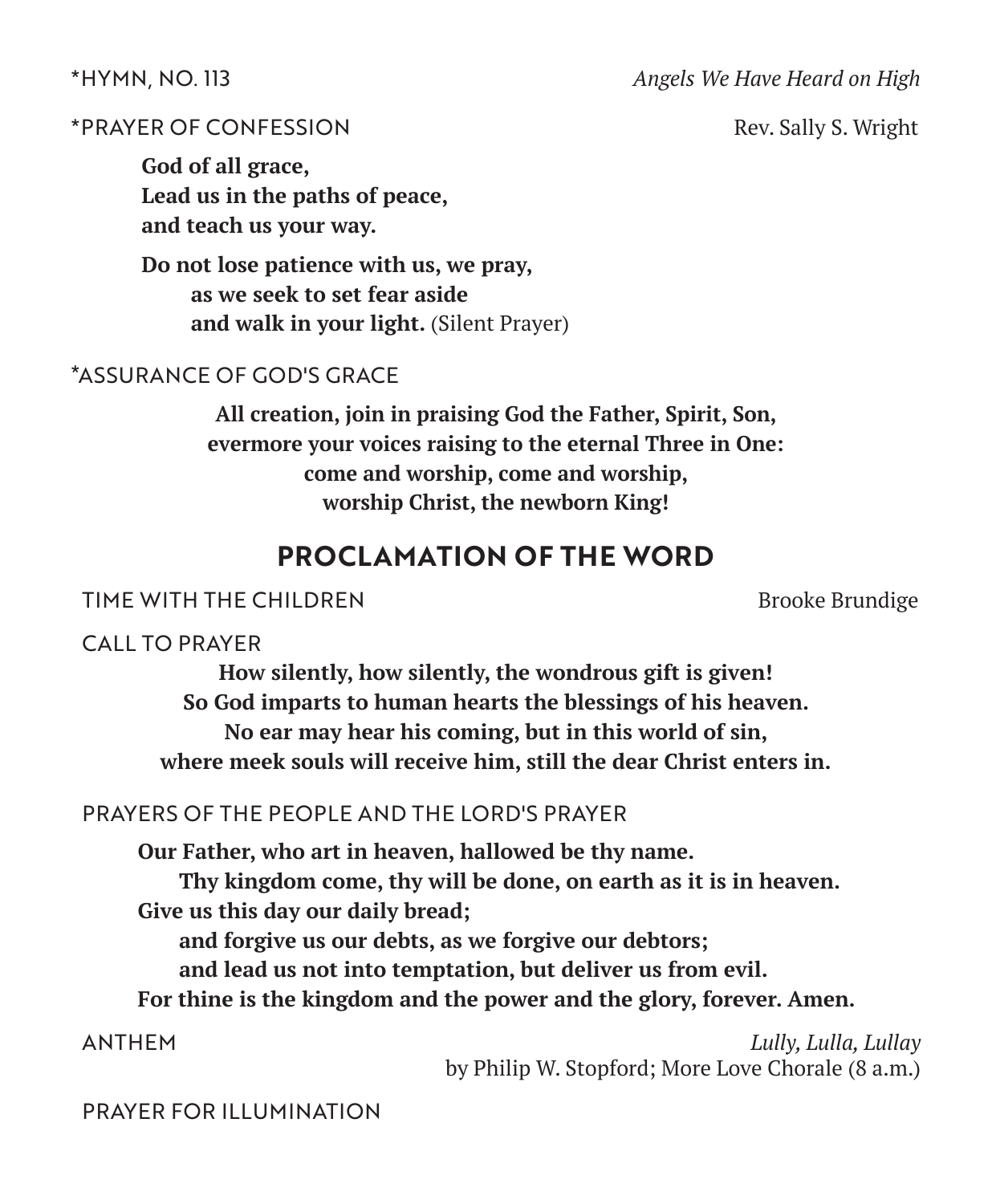SCRIPTURE Luke 1:39-45 (pg. 932)

**SERMON** *I'm coming to your house*" Rev. Tom Are

## **RESPONSE TO THE WORD**

\*HYMN, NO. 110 *Love Has Come*

CALL FOR THE OFFERING

 OFFERTORY ANTHEM *Sussex Carol* (8 a.m.) arr. Fraser Wilson; More Love Chorale *O Come, O Come, Emmanuel* (9:30, 11 a.m.) Traditional; Village Brass

SUNG RESPONSE

**So bring him incense, gold, and myrrh; come, one and all, to own him. The king of kings salvation brings; let loving hearts enthrone him. Raise, raise the song on high; the virgin sings her lullaby. Joy, joy for Christ is born, the babe, the son of Mary.**

PRAYER OF DEDICATION

\*HYMN, NO. 82 *Come, Thou Long-Expected Jesus*

\*BENEDICTION

\*BENEDICTION RESPONSE

**O come, thou Dayspring, come and cheer our spirits by thine advent here; disperse the gloomy clouds of night, and death's dark shadows put to flight. Rejoice! Rejoice! Emmanuel shall come to thee, O Israel**

\*POSTLUDE *Angels from the Realms of Glory* (8 a.m.) by Edwin C. Johnson; Dr. Elisa Bickers, organ *Canzona* (9:30, 11 a.m.)

John McIntyre; Village Brass

*\*All who are able may stand © A-705103 for all hymns*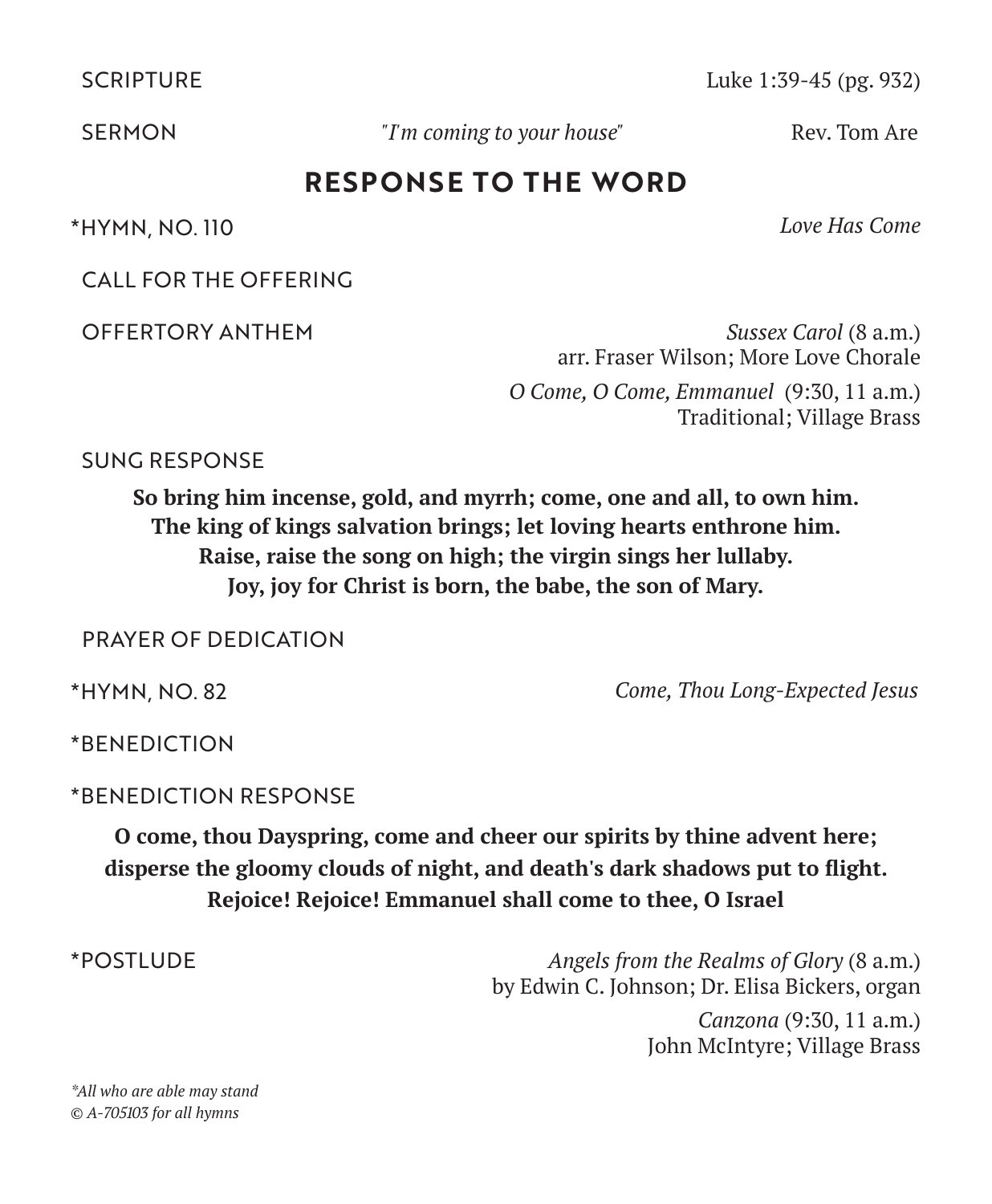## **MUSIC NOTES**

Today's carol, "Adam Lay ybounden," relates the events of Genesis 3 in the original Middle English text. In medieval theology, Adam was to have remained in bonds from the time of his death until the crucifixion of Christ ("4,000 winters"). The second verse narrates the Fall of Man following Adam's temptation by Eve and the serpent with a tone of incredulity that "all was for an apple." The third verse brings the redemption of humanity by the birth of Jesus by Mary, who was to become our "Heavene Queen (Heavenly Queen)." Eden Scholar Paul Morris suggests the text implies humanity's "fall upwards."

**Advent Daily Devotional Videos** – As we wait together for Jesus Christ to be born, join us Mondays through Saturdays for a 2-3 minute video devotional offered by our pastors and other ministry leaders. Each devotional features a scripture passage and brief reflection offering a word of inspiration and hope for us all. Sign up for emails at villagepres.org/subscribe.

#### **Christmas Eve Services**

**Misson Campus** – 3 & 5 p.m. Family Worship with the Gathering Band; 7 & 9 p.m. Candlelight Services; 11 p.m. Candlelight Communion Service

**Antioch Campus** – 5 p.m. Family Service; 7 p.m. Candlelight Service

*Child care is available during the 5 & 7 p.m. Christmas Eve services at both campuses. All Mission Campus services will be livestreamed at villagepres.org/online*.

#### **Journey to the Star**

**2-6 p.m. Christmas Eve** – Come journey to the star at the Mission Campus or make a point to stop before or after worship. Help us make the star SHINE with your hopes and prayers for another new year. Take a little light with you to share with friends and family who need to remember the light still shines. The Antioch Campus star will be on display starting Christmas Eve.

## **WELCOME TO VILLAGE CHURCH**

We're so happy to have you worshiping with us today! Visit villagepres.org to learn more about Village Church, including upcoming events, ways to connect and serve, how to give and more.

**New to Us?** Village Presbyterian Church is a Presbyterian Church (USA) family of faith that is inclusive and welcoming of all people. We are one church worshiping at two campuses. Our Mission Campus is located at 6641 Mission Road in Prairie Village, and our Antioch Campus is located at 14895 Antioch Road in Overland Park.

**The Gathering** – Join us for The Gathering, an alternative style of worship at Village Church, 5 p.m. Sundays in Friendship Hall at our Mission Campus. Learn more at vpcthegathering.org.

**Get Village Church News & Updates** – Sign up to receive the weekly eNews, Rev. Tom Are's weekly eNote and Daily Devotional emails at villagepres.org/subscribe.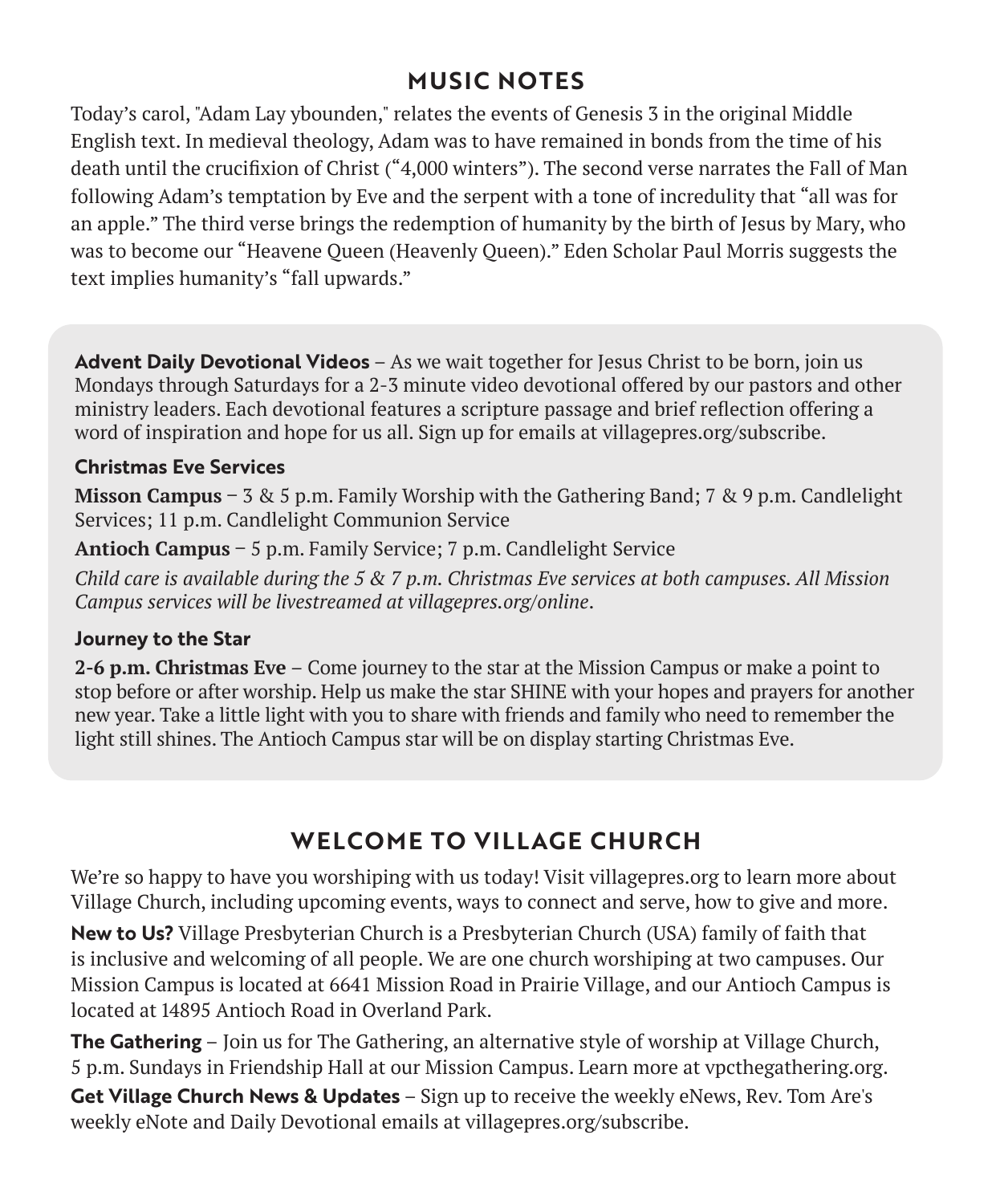## **ADULT FAITH FORMATION**

**Code Red for Humanity** – The Environmental Action Committee is co-sponsoring the class "The IPCC 6th Assessment Report: Code Red for Humanity" with Brigadier General Dr. Chris King at 7 p.m. Monday, Dec. 6, via Zoom. Dr. King is an authority on the impact that climate change, water scarcity and other environmental issues have on national security and international stability. Register by emailing reesveenstra@aol.com.

## **CHILDREN & FAMILY MINISTRY**

**First-Floor Child Care Available** – Child care is available for infants to 4-year-olds during the 9:30 a.m. & 5 p.m. services in Rooms 114, 111 and/or 106. **Preschool Lighthouse** – Ages 2-4 – Preschool and Pre-K ages meet on the first floor. Registration and sign-ins are located outside Room 106. **Elementary Lighthouse** – K-6th Grade – Elementary ages meet on the third floor. Registration and sign-ins are located outside Room 307.

## **CONNECTIONAL MINISTRIES**

**Curbside Pickup Wednesday Family Meals** – Order meals by noon Mondays at villagepres.org/ wednesday-family-dinners. Cost is \$5 a meal. Curbside pickup is at the Mission Campus north entrance between 4:30 & 5:30 p.m. Wednesdays.

### **MISSION**

**Food Pantry** – The Food Pantry wants to add to the condiments aisle and is asking for jelly, mustards, mayo, sauces, salad dressings, etc. (NO glass containers). The Clothes Closet is requesting donations of inspirational books, Bibles, devotionals—for all ages.

**Drop Off Your Star Family Gifts Today** – Drop off your gifts to the Operation Breakthrough truck parked in the Mission Campus south parking lot between 9 a.m. and noon today. If you miss the truck, deliver your gifts to Operation Breakthrough at 31st and Troost. Gifts are distributed to families during the week of Dec. 6.

**Decorate The Village Trees With Diapers And Hats & Mittens** – From Dec. 5-26, come put hats and mittens on our trees and diapers (all sizes welcome including adult large and XL) under our trees to give to families served by the Village Clothes Closet/Food Pantry. Trees are located at the south entrance and in the Welcome Center.

**Joy Offering & Christmas Project Offering (Dec. 19)** supports current and retired church workers in need (50%) and to students attending Presbyterian-related schools and colleges equipping communities of color as well as leadership development efforts of the Racial Equity Office of the Presbyterian Mission Agency (50%). Place donations in the green envelopes provided in the hymnal slots.

### **MUSIC**

**Second Thursday Recital with Sarah Tannehill Anderson & Mark Hayes** – 12:15 p.m. Thursday, Dec. 9, in the Sanctuary. Soprano Sarah Tannehill Anderson and pianist Mark Hayes will present a program that celebrates the publication of Mark's new Christmas music.

**Christmas Favorites with the Village Players** – 5 p.m. Saturday, Dec. 11, in the Village on Mission Sanctuary. The Village Players Youth Strings play a concert of Christmas Favorites alongside Destiny and Mike Mermagen.

**Tidings Of Joy: Lessons and Carols** – 3 & 6 p.m. Sunday, Dec. 19, Village on Mission Sanctuary. Don't miss this joyful Kansas City tradition featuring the Tidings of Joy Chorus, Orchestra and soloists. No reservation necessary. A free-will offering will benefit our Signature Mission, Artists Helping the Homeless - Johnson County Respite House. Email amy.turpin@villagepres.org by Dec. 12 to make child care reservations.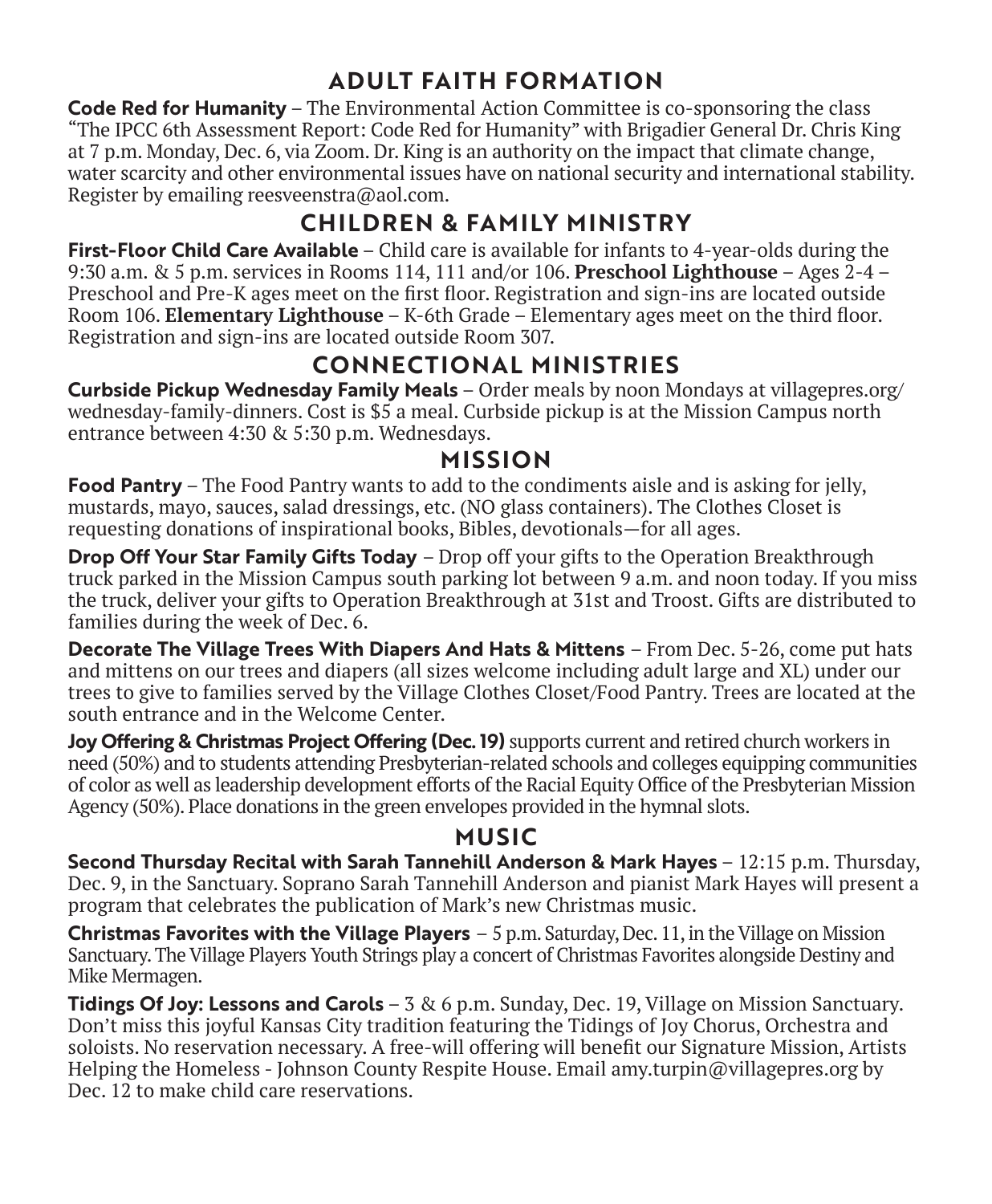**Celebrate Christmas Joy With Te Deum Chamber Choir** – 7 p.m. Monday, Dec. 20, in the Sanctuary. Led by Matthew Christopher Shepard, the ensemble will share music for choir and harp, including pieces by Betinis, Paulus and Heitzig. For tickets, visit te-deum.org. Village Church members are invited to enter the discount code VPC2021 for 20% off the ticket price.

**The Snow Globes + Barnaby Bright** – Local KC bands Barnaby Bright & The Snow Globes will join forces for a magical Christmas concert at 7 p.m. Tuesday, Dec. 21, in the Mission Campus Sanctuary. For the past decade, The Snow Globes have been entertaining audiences around the Kansas City Metro area with holiday classics. Barnaby Bright released their first Christmas album last year. The New York Times named it one of the top 20 Christmas Albums of 2020.

## **PASTORAL CARE & COUNSELING**

**Join Us This Afternoon for the Remembrance Service** – All are welcome at the Remembrance Service at 4 p.m. this afternoon in the Sanctuary. Parking in the north lot is encouraged. A reception follows. The service will also be livestreamed at villagepres.org/online.

**Faith & Grief Support Gathering Meets This Tuesday, Dec. 7** – Guest speakers Rev. Melissa Potts-Bowers and Rev. Joe Walker will talk about remembering and grieving our loved ones during the holidays. All are welcome at the Faith & Grief lunch at noon Tuesday, Dec. 7, in Friendship Hall.

**Honor Your Loved Ones This Holiday Season** – Honor your loved one(s) by making a \$15 donation toward a poinsettia. Your loved one(s)' name(s) will be printed in a future publication. If you'd like to participate, go to shop.villagepres.org/poinsettia OR send the printed name(s) with a check for \$15 per person/name to the Janice Gill, Village Presbyterian Church, 6641 Mission Rd., Prairie Village, KS 66208.

## **YOUNG ADULT MINISTRY For all 20's & 30s**

**Parent & Family Christmas Dinner** – 5:30-7 p.m. Dec. 15, for young adult parents and kiddos. Let's join together in Friendship Hall (distanced) and enjoy a Christmas dinner together. Child care provided after dinner. RSVP required at VillagePresYA.org/winter.

**Christmas Party!** 7-9 p.m. Dec. 18, at Amigoni Winery. It's been a long couple of years, and what we know to be true is that when joy isn't readily apparent, we sometimes have to create it. Wear something sparkly and let's celebrate our ability to be together. Vaccinated persons welcome. RSVP required at VillagePresYA.org/christmas.

## **YOUTH MINISTRY**

**Join Us for Any of Our Weekly Activities** – No sign-up is required; masks required while in the building. All weekly activities below meet in the Youth Loft (Room 333).

**Sunday Series** – 9:30-10:30 a.m. for middle & high school. **SNL** (HS youth group) – Sundays 6:30-8:30 p.m. Join us tonight for our annual Progressive Dinner! **Lofternoons** (MS after school program) – Tuesdays 4-5:30 p.m. **GPS** (MS youth group) – Wednesdays 6:30-8 p.m. **Early Table** (HS morning devotional) – 7:30-8:15 a.m.

**Rev. Tom Are Talks About His New Book Followed by Book Signing** – Join us at 5 p.m. Wednesday, Dec. 8, in Friendship Hall when Rev. Dr. Rodger Nishioka interviews Rev. Tom Are about his new book "Joy Even on Your Worst Days: Wisdom from Philippians." A book signing follows. Books are available for a suggested donation of \$15. Fifty percent of net proceeds benefit the Village Church Endowment Trust. Copies are available at bookstore.villagepres.org or at the event.